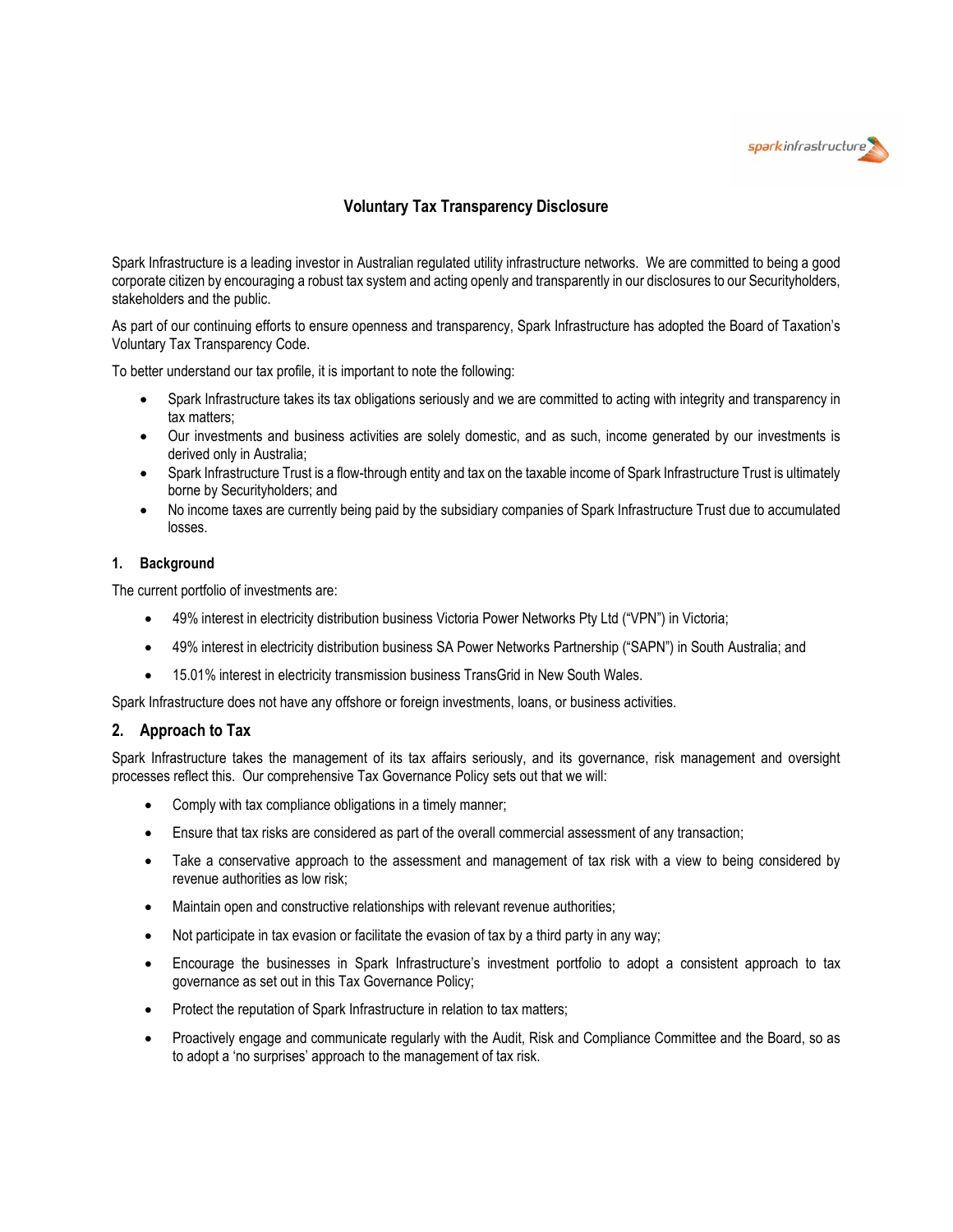Overall, Spark Infrastructure's approach to tax is guided by our vision and values, and we strive to conduct our business with honesty and fairness by respecting interests of the communities where Spark Infrastructure's investment portfolio companies operate.

### *ATO Engagement*

In line with our Tax Governance Policy, Spark Infrastructure strives to be open, transparent and forthcoming in our dealings with the ATO and other revenue authorities. We engage proactively to discuss the potential taxation implications of our significant transactions where appropriate. Such interactions have involved obtaining a private binding ruling from the ATO and class rulings for our Securityholders and entering into a Tax Deed with the ATO relevant to our investment portfolio entities.

# **3. Group Structure**

The Spark Infrastructure Trust ("Spark Trust") is a managed investment scheme regulated by the Australian Securities and Investments Commission and the *Corporations Act 2001.* Spark Infrastructure has a stapled structure, whereby each unit in the Spark Trust is stapled to one loan note issued by the Spark Trust ("Loan Note").



Spark Trust is the parent entity of a group of entities collectively known as the Spark Infrastructure Group ("Group"). The Group is comprised of six separate taxpayers described as follows:

- The Spark Trust, which is the parent entity and a public unit trust that is treated as a flow-through entity for Australian income tax purposes. Spark Trust also directly holds a portion of the 15.01% TransGrid investment via a wholly owned subsidiary trust, Spark Infrastructure Electricity Assets Trust ("Asset Trust"), which is also a flow-through trust;
- Spark Infrastructure Holdings No 1 Pty Limited ("SIH No.1"), the head company of the SIH No.1 tax consolidated group ("SIH No.1 Group"), which ultimately holds Spark Infrastructure's 49% interest in VPN;
- Spark Infrastructure Holdings No 2 Pty Limited ("SIH No. 2"), the head company of the SIH No.2 tax consolidated group ("SIH No.2 Group"), which ultimately holds Spark Infrastructure's 49% interest in SAPN; and
- Spark Infrastructure Holdings No 3 Pty Limited ("SIH No.3"), the head company of the SIH No.3 tax consolidated group ("SIH No.3 Group"). SIH No.3 undertakes management and other administrative activities and holds the Group's trustee entities. SIH No. 3 also holds the remainder of the 15.01% TransGrid investment via a subsidiary trust, Spark Infrastructure Electricity Operations Trust ("Operations Trust").

## **4. Taxation of the Group**

### *Spark Infrastructure Trust*

As noted above, Spark Trust, along with the wholly owned subsidiary trust (i.e. Asset Trust), are treated as flow-through entities for Australian income tax purposes. As such, the Spark Trust does not pay income tax and its Securityholders are subject to Australian income tax on their share of trust income. In addition to trust distributions (both income and capital), Securityholders receive interest income on the Loan Notes.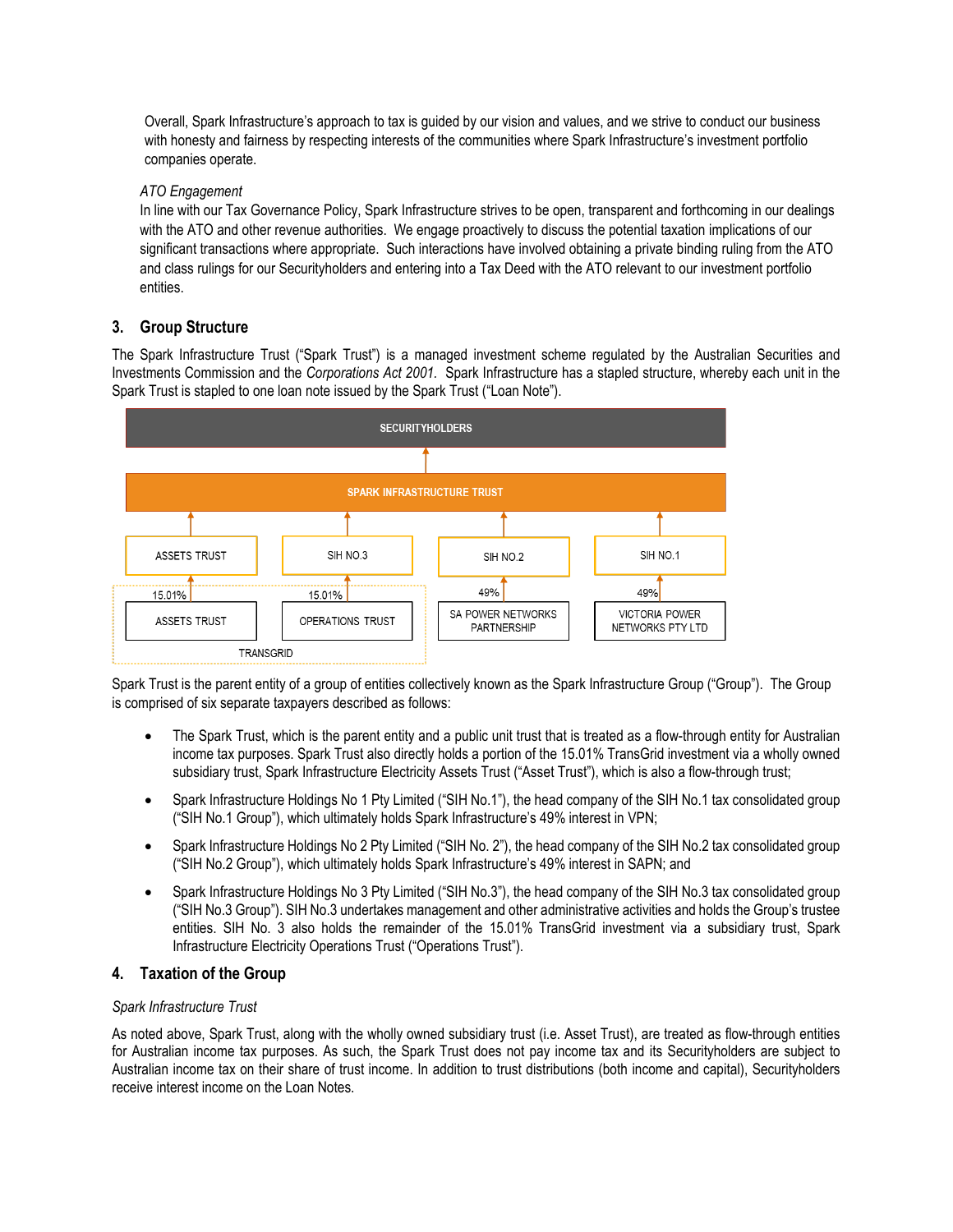Securityholders are liable for tax on the trust distributions and interest income at their applicable tax rates. The Spark Trust is a Managed Investment Trust and where income distributions are made to non-residents of Australia, withholding tax of up to 30% (15% for residents of Exchange of Information countries) is deducted and remitted to the Australian Taxation Office ("ATO"). Domestic Securityholders are subject to tax at rates of up to 49% for individuals, 30% for corporates, and 15% for super funds.

Currently, more than 50% of the Spark Trust's Securityholder base is Australian and consists of superannuation funds, pension funds and professional investment managers, as well as individual private investors.

#### *Tax Consolidated Groups*

As previously stated, the subsidiary companies of the Group are formed into three separate tax consolidated groups. This means that the entities within each group are taxed as a single entity at the applicable corporate tax rate of 30%. As a result, each tax consolidated group will incur a tax liability on the taxable income of the respective tax group. Transactions between the tax consolidated groups and the Spark Trust are not eliminated in determining each tax consolidated group's taxable income, although they are eliminated for financial reporting purposes.

The SIH No.1 Group and SIH No.2 Group are in carried forward tax loss positions as at 31 December 2017. To the extent SIH No.1 and/or SIH No.2 pay tax in subsequent years it is anticipated that franked dividends would be paid to Spark Trust.

We expect that the SIH No.1 Group will become a taxpayer in respect of 31 December 2019 after all tax losses are exhausted. In respect of SIH No.2 Group should the decision of the Victoria Power Networks ATO litigation on gifted assets and cash contributions be upheld or not appealed it will also be a taxpayer. The SIH No.3 Group is also in a carried forward tax loss position due to administrative costs exceeding its income from its trustee entity holdings. We expect SIH No.3 Group will commence paying tax once its losses have been recouped and upon receipt of taxable distributions from Operations Trust.

### **5. Income Tax Analysis and Reconciliations**

### *ATO Tax Transparency Reporting Reconciliations*

In early December 2017, the ATO published entity tax information for the 2015-16 Income Tax Year (for the Group this is the income year ended 31 December 2015 or the 2015 Calendar Year) which included information about certain corporate tax entities whose total income (per their income tax return) is \$100 million or more for that income tax year. The same information should be published in December 2018 for the 2016-17 Income Tax Year (for the Group this is the income year ended 31 December 2016 or the 2016 Calendar Year).

The Group recently finalised the lodgement of all its income tax returns for the 2017-18 Income Tax Year (income year ended 31 December 2017). Albeit this information will not be published by the ATO until December 2019, in the interests of transparency and timeliness, it is reproduced in this report.

The 31 December 2016 and 31 December 2017 information is set out below.

### **2016-17 Income Tax Year**

|                    | SIH No.1 Group<br>\$('000) | SIH No.2 Group<br>\$('000) |
|--------------------|----------------------------|----------------------------|
| Total Income       | 133,863                    | 96.630                     |
| Taxable Income     |                            |                            |
| Income Tax Payable |                            |                            |

### **2017-18 Income Tax Year**

|                     | SIH No.1 Group<br>\$('000) | SIH No.2 Group<br>\$('000) |
|---------------------|----------------------------|----------------------------|
| <b>Total Income</b> | 139,107                    | 148,594                    |
| Taxable Income      |                            |                            |
| Income Tax Payable  |                            |                            |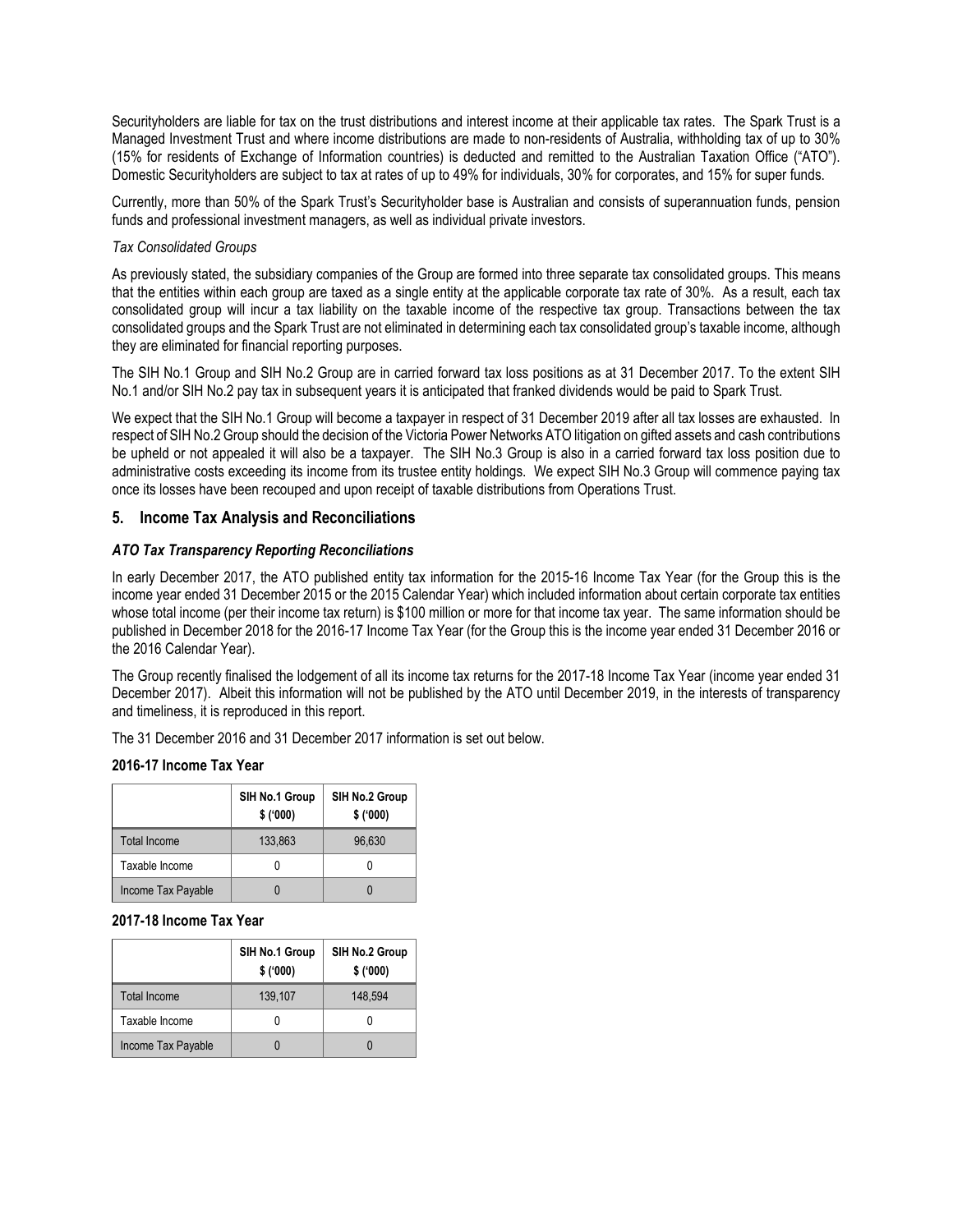• To assist in interpreting these numbers, the table below provides a reconciliation of total income to taxable income to taxes payable:

| Reconciliation of 2016-17 Income Tax Year - Total Income, Taxable Income and Income Tax Payable |  |  |  |  |  |  |  |  |
|-------------------------------------------------------------------------------------------------|--|--|--|--|--|--|--|--|
|-------------------------------------------------------------------------------------------------|--|--|--|--|--|--|--|--|

|                                                    | SIH No.1 Group<br>\$('000) | SIH No.2 Group<br>\$('000) | SIH No.3 Group<br>\$('000) |
|----------------------------------------------------|----------------------------|----------------------------|----------------------------|
| <b>Total Income</b>                                | 133,863                    | 96,630                     | 5,648                      |
| <b>Total Expenses</b>                              | (72, 570)                  | (37, 805)                  | (6,666)                    |
| Total Accounting Profit/Loss per 2017 ITR          | 61,293                     | 58,825                     | (1,018)                    |
| <b>Permanent Differences</b>                       | (2, 458)                   | 816                        | 5                          |
| <b>Timing Differences</b>                          | (62)                       | $\mathbf{0}$               | 708                        |
| <b>Investments In/Transactions with Associates</b> | (43, 835)                  | (96, 630)                  | $\Omega$                   |
| <b>Tax Losses Applied</b>                          | (14, 938)                  | $\mathbf{0}$               | $\mathbf{0}$               |
| Taxable Income/Loss                                | 0                          | (36,989)                   | (305)                      |
| <b>Income Tax Payable</b>                          | 0                          | 0                          |                            |

**Reconciliation of 2017-18 Income Tax Year - Total Income, Taxable Income and Income Tax Payable**

|                                                  | SIH No.1 Group<br>\$('000) | SIH No.2 Group<br>\$('000) | SIH No.3 Group<br>\$('000) |
|--------------------------------------------------|----------------------------|----------------------------|----------------------------|
| <b>Total Income</b>                              | 139,107                    | 148,594                    | 5,717                      |
| <b>Total Expenses</b>                            | (73, 775)                  | (37, 362)                  | (7, 954)                   |
| <b>Total Accounting Profit/Loss per 2018 ITR</b> | 65,332                     | 111,232                    | (2, 237)                   |
| <b>Permanent Differences</b>                     | (1,723)                    | 814                        | (444)                      |
| <b>Timing Differences</b>                        | (123)                      | 92,073                     | (1,409)                    |
| Investments In/Transactions with Associates      | (57, 593)                  | (148, 594)                 | 0                          |
| <b>Tax Losses Applied</b>                        | (5,887)                    | (55, 525)                  | $\mathbf{0}$               |
| Taxable Income/Loss                              | 0                          | 0                          | (1, 272)                   |
| <b>Income Tax Payable</b>                        | 0                          | 0                          | 0                          |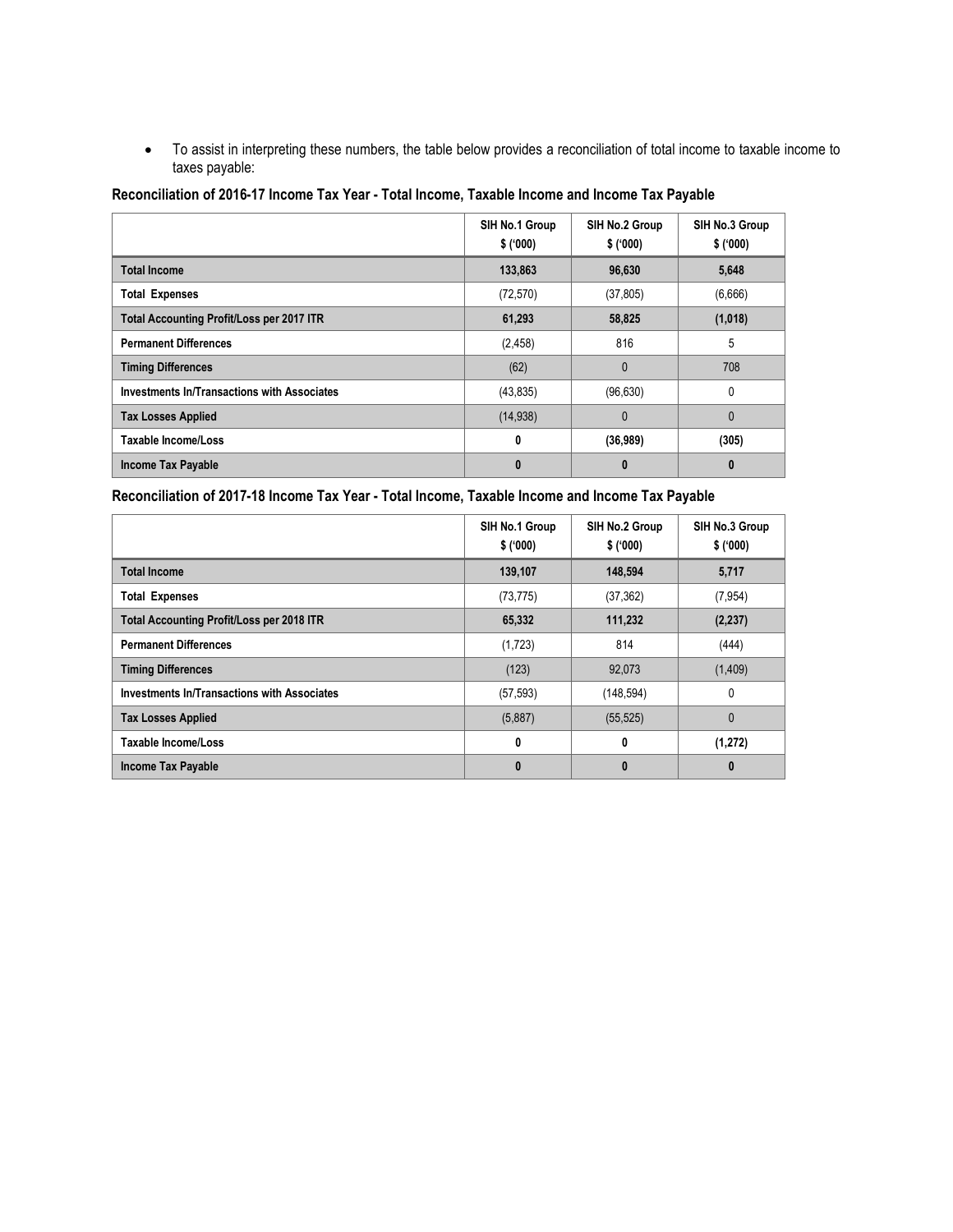### *Tax Accounting Reconciliations*

The following tables set out a reconciliation of the Group's income tax expense calculated at 30% of accounting net profit before tax to current year income tax expense and income taxes payable as per our 2016 annual financial statements and income tax returns.

| Reconciliation of Income Tax Expense to NPBT and Income Tax Payable and ETR for the 2016 Calendar Year |  |  |
|--------------------------------------------------------------------------------------------------------|--|--|
|--------------------------------------------------------------------------------------------------------|--|--|

|                                                                                  | SIH No.1 Group<br>\$('000) | SIH No.2 Group<br>\$('000) | SIH No.3 Group<br>\$('000) | <b>Spark Trust</b><br>and subsidiary<br>trusts<br>\$('000) | <b>Total Group</b><br>\$('000) |
|----------------------------------------------------------------------------------|----------------------------|----------------------------|----------------------------|------------------------------------------------------------|--------------------------------|
| <b>NPBT</b>                                                                      | 53,737                     | 56,860                     | (423)                      | (2,940)                                                    | 107,234                        |
| Income Tax Expense @ 30%                                                         | 16,121                     | 17,058                     | (127)                      | (882)                                                      | 32,170                         |
| <b>Effect of Expenses Not Deductible in</b><br><b>Determining Taxable Profit</b> | 9                          | 44                         | 127                        | $\theta$                                                   | 180                            |
| <b>Effect of Prior Year Adjustments in Associates'</b><br><b>Tax Base</b>        | 0                          | (7,081)                    | $\mathbf{0}$               | $\mathbf{0}$                                               | (7,081)                        |
| Tax Effect on Operating Results of the Trusts A                                  | $\mathbf{0}$               | 0                          | $\mathbf{0}$               | 882                                                        | 882                            |
| <b>Income Tax Expense</b>                                                        | 16,130                     | 10,021                     | 0                          | 0                                                          | 26,151                         |
| <b>Less: Deferred Tax Expense</b>                                                |                            |                            |                            |                                                            |                                |
| <b>Timing Differences</b>                                                        | (4, 493)                   | 0                          | $\mathbf{0}$               | 0                                                          | (4, 493)                       |
| <b>Investments in Associates</b>                                                 | (15, 223)                  | (114, 729)                 | $\bf{0}$                   | $\bf{0}$                                                   | (129, 952)                     |
| <b>Unused Tax Losses</b>                                                         | 1,608                      | 105,986                    | 0                          | 0                                                          | 107,594                        |
| Income Tax Recognised in Equity                                                  | 1,978                      | (1,278)                    | $\bf{0}$                   | $\mathbf{0}$                                               | 700                            |
| Income Tax Payable                                                               | 0                          | 0                          | 0                          | 0                                                          | 0                              |
| <b>ETRB</b>                                                                      | 30.02%                     | 17.62%                     | $0.00\%$                   | 0.00%                                                      | 24.39%                         |

*A – as the trusts are 'flow-through' entities for income tax purposes they do not pay income tax, have nil income tax expense and nil ETR.* 

*B – the ETR is less than 30% due to adjustments made in relation to prior income tax years during the 2016 Calendar Year.*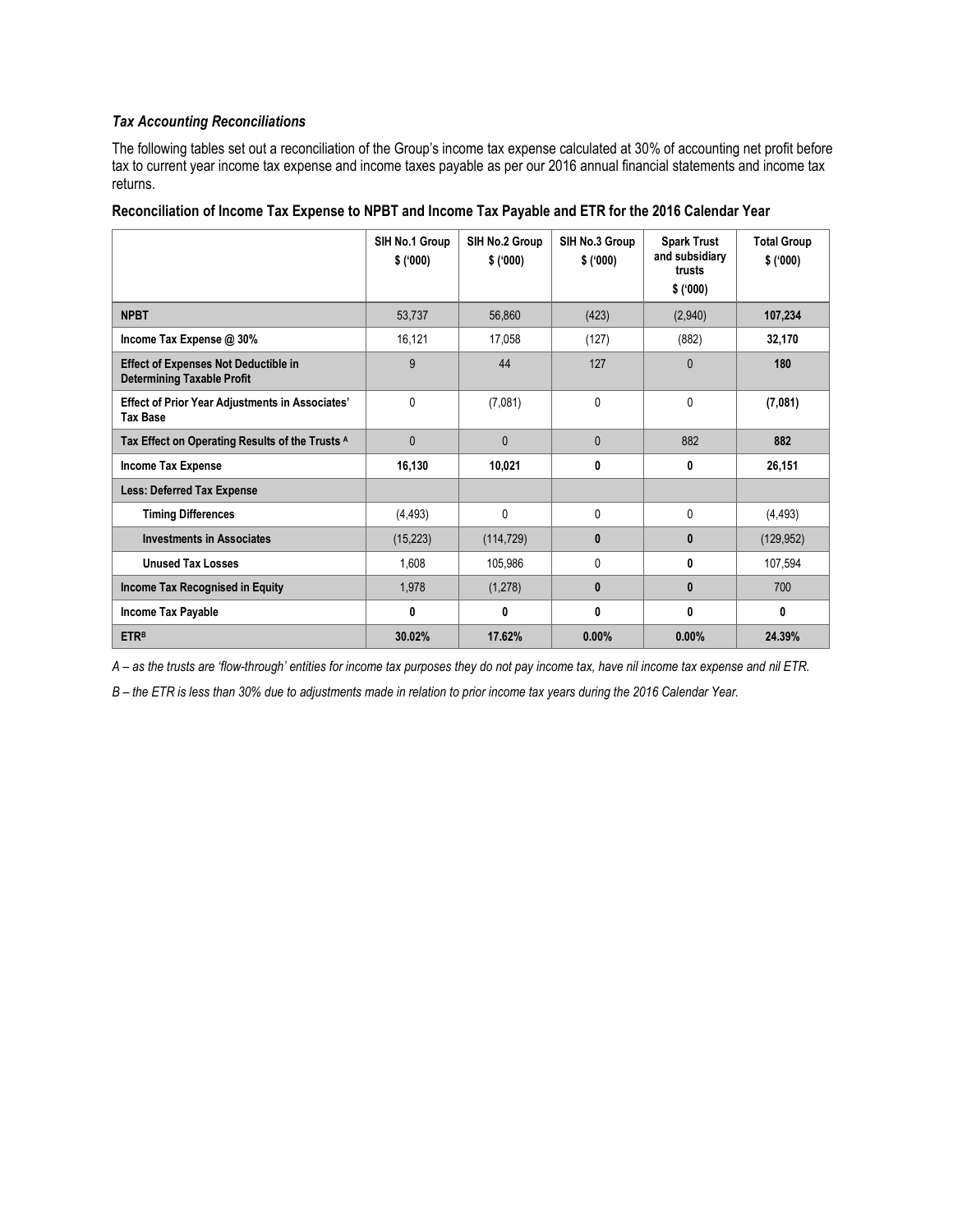|                                                                                  | SIH No.1 Group<br>\$(000) | SIH No.2 Group<br>\$('000) | SIH No.3 Group<br>\$('000) | <b>Spark Trust</b><br>and subsidiary<br>trusts<br>\$('000) | <b>Total Group</b><br>\$('000) |
|----------------------------------------------------------------------------------|---------------------------|----------------------------|----------------------------|------------------------------------------------------------|--------------------------------|
| <b>NPBT</b>                                                                      | 65,696                    | 111,596                    | (967)                      | (29, 103)                                                  | 147,222                        |
| Income Tax Expense @ 30%                                                         | 19,709                    | 33,479                     | (290)                      | (8,731)                                                    | 44,167                         |
| <b>Effect of Expenses Not Deductible in</b><br><b>Determining Taxable Profit</b> | 9                         | 66                         | 290                        | $\mathbf{0}$                                               | 365                            |
| <b>Effect of Prior Year Adjustments in Associates'</b><br><b>Tax Base</b>        | $\mathbf{0}$              | 5,318                      | $\mathbf{0}$               | $\mathbf{0}$                                               | 5,318                          |
| Tax Effect on Operating Results of the Trusts A                                  | $\mathbf{0}$              | $\mathbf{0}$               | $\mathbf{0}$               | 8,731                                                      | 8,731                          |
| Income Tax Expense                                                               | 19,718                    | 38,863                     | 0                          | 0                                                          | 58,581                         |
| <b>Less: Deferred Tax Expense</b>                                                |                           |                            |                            |                                                            |                                |
| <b>Timing Differences</b>                                                        | 399                       | $\mathbf{0}$               | $\mathbf{0}$               | $\mathbf{0}$                                               | 399                            |
| <b>Investments in Associates</b>                                                 | (11, 921)                 | (71, 512)                  | $\mathbf{0}$               | $\mathbf{0}$                                               | (83, 433)                      |
| <b>Unused Tax Losses</b>                                                         | (5, 488)                  | 35,961                     | 0                          | 0                                                          | 30,473                         |
| <b>Income Tax Recognised in Equity</b>                                           | (2,708)                   | (3,312)                    | $\bf{0}$                   | $\mathbf{0}$                                               | (6,020)                        |
| <b>Income Tax Payable</b>                                                        | 0                         | 0                          | 0                          | 0                                                          | 0                              |
| <b>ETRB</b>                                                                      | 30.01%                    | 34.82%                     | 0.00%                      | 0.00%                                                      | 39.79%                         |

**Reconciliation of Income Tax Expense to NPBT and Income Tax Payable and ETR for the 2017 Calendar Year**

*A – as the trusts are 'flow-through' entities for income tax purposes they do not pay income tax, have nil income tax expense and nil ETR.* 

*B – the ETR is greater than 30% due to adjustments made in relation to prior income tax years during the 2017 Calendar Year.*

# **6. Contributions to the Australian Tax System**

As previously noted, Spark Trust Securityholders are liable for income tax on distributions of trust income and interest income on Loan Notes.

The following distributions were paid to Securityholders in relation to the year 31 December 2016:

|                              |                           | 2016 Calendar Year      |
|------------------------------|---------------------------|-------------------------|
|                              | <b>Cents per Security</b> | <b>Total</b><br>\$(000) |
| <b>Interim Distribution:</b> |                           |                         |
| <b>Loan Note interest</b>    | 3.50                      | 58,870                  |
| Return of capital            | 3.75                      | 63,075                  |
|                              | 7.25                      | 121,945                 |
| <b>Final Distribution:</b>   |                           |                         |
| <b>Loan Note interest</b>    | 3.55                      | 59,711                  |
| Return of capital            | 3.70                      | 62,234                  |
|                              | 7.25                      | 121,945                 |
| Total                        | 14.50                     | 243,890                 |